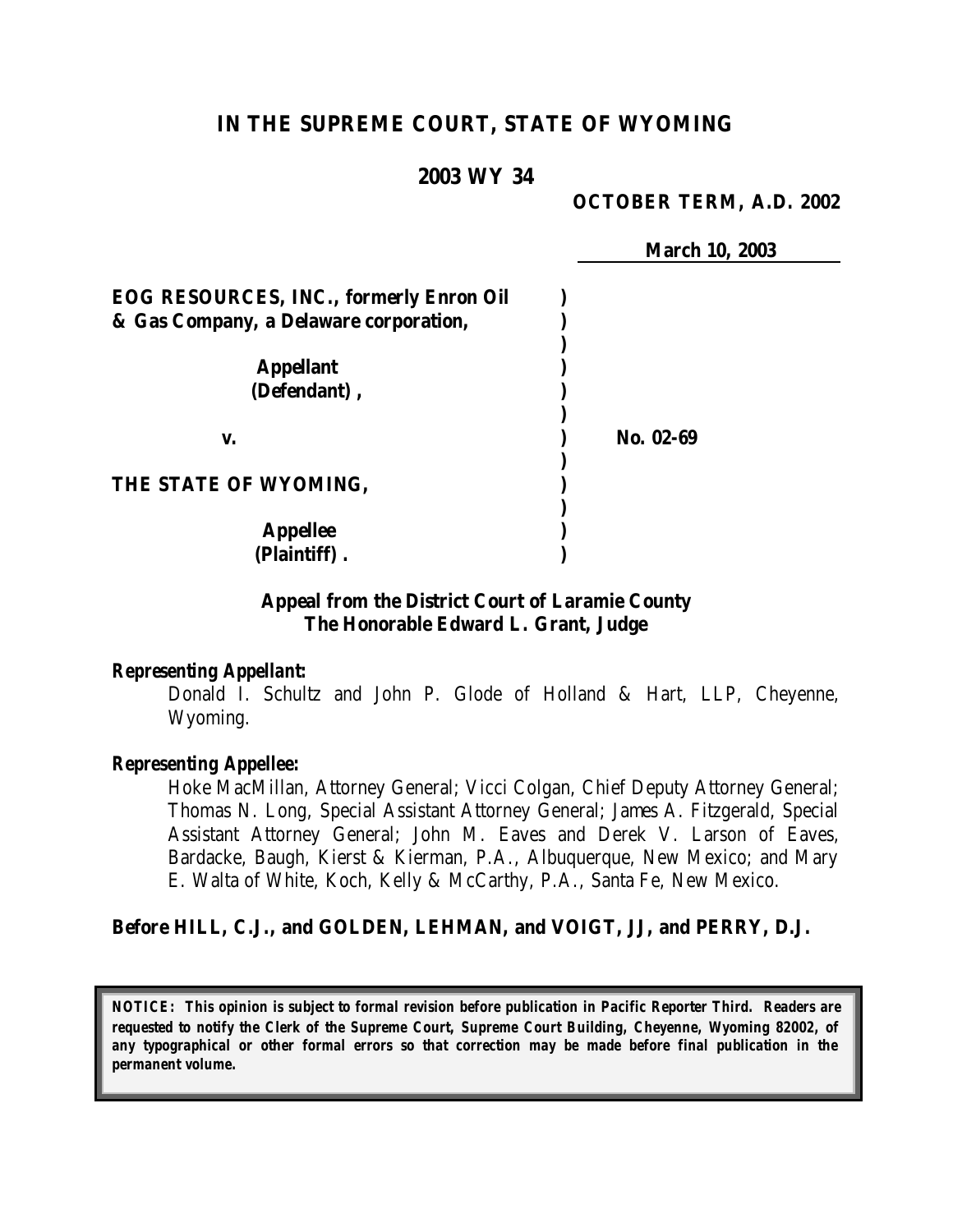## **PERRY, District Judge.**

[¶1] In this matter EOG Resources, Inc. (EOG) appeals from the trial court's grant of the State's motion for voluntary dismissal of an action it instituted relating to certain revenues alleged due on oil and gas wells located in counties other than Laramie County. Prior to the State's motion for voluntary dismissal, EOG moved to dismiss challenging the Laramie County district court's jurisdiction to hear the matter. EOG asserts here that the district court was required to hear the jurisdictional challenge prior to any other motion to dismiss and, as such, EOG claims that the trial court was in error in granting the State's voluntary motion to dismiss. We will affirm the ruling of the trial court.

### *ISSUES*

[¶2] EOG defines the issues as:

1. Did the district court lack jurisdiction over this litigation such that it should have dismissed this case pursuant to EOG Resources, Inc.'s Further Motion to Dismiss for Lack of Subject Matter Jurisdiction rather than the State of Wyoming's Motion to Dismiss under Wyo.R.Civ.P. 41(a)(2)?

2. Assuming the district court had jurisdiction, did the district court abuse its discretion by granting the State of Wyoming's Motion to Dismiss under Wyo.R.Civ.P. 41(a)(2) Without imposing any curative terms and conditions of dismissal?

The State defines the issues as:

1. Did the district court act properly in dismissing this case pursuant to the State of Wyoming's Motion to Dismiss under Wyo.R.Civ.P. ("Rule") 41(a)(2)?

2. Was it an abuse of discretion for the district court to grant the State of Wyoming's Motion to Dismiss under Rule 41(a)(2) without imposing any terms or conditions on the State?

3. Is the issue of the authority of the Attorney General to file the suit in the First Judicial District properly before the Court? If it is, the Attorney General did have the authority to file the action which it filed in the First Judicial District.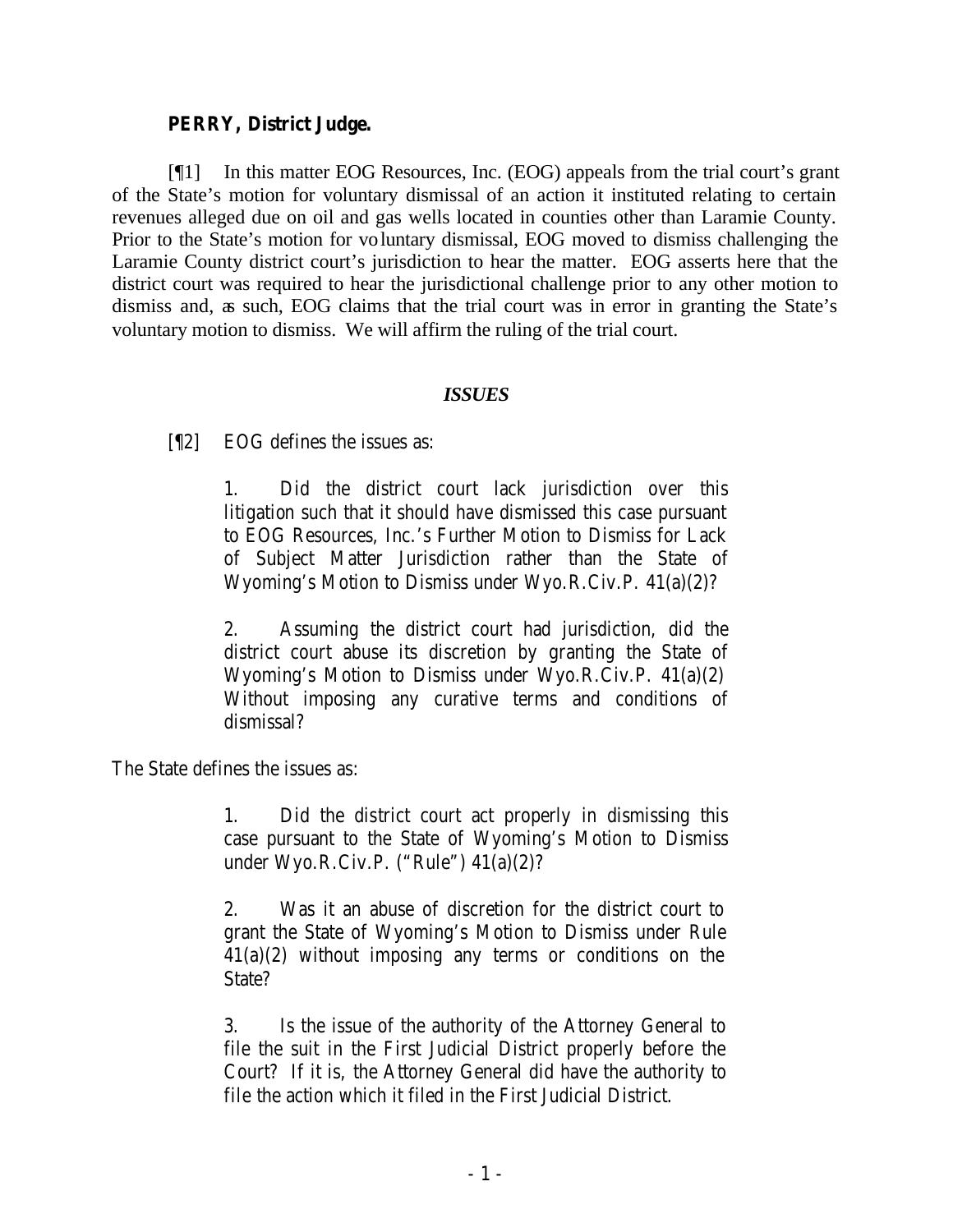### *FACTS*

[¶3] In November of 2000, the State instituted proceedings in the district court, First Judicial District, Laramie County, raising several causes of action against EOG, including claims under the Wyoming Royalty Payment Act (WRPA). Wyo. Stat. Ann. §§ 30-5-301 through -305 (LexisNexis 2001)*.* The State's allegations raised claims as to all state leases with EOG, including those wells located in counties other than Laramie County. $1$ 

[¶4] At the end of January, 2001, EOG filed its Motion to Dismiss for Lack of Subject Matter Jurisdiction asserting that the State's action, pertaining to wells in counties other than Laramie County, contravened jurisdictional requirements in the WRPA. EOG asserted that any action under the WRPA must be filed in the county where the subject wells were located, and not in Laramie County.

[¶5] Amongst other procedural motions, EOG raised further elements to its jurisdictional challenge, claiming that the State's action had been filed without proper action by the State Board of Land Commissioners. Additionally, EOG twice moved to have the matter of jurisdiction certified to this Court. In August, 2001, the district court entered two orders, one of which certified the jurisdictional question.<sup>2</sup>

[¶6] Thereafter, in November, 2001, the State filed suit in the district courts of three other counties where wells were located and moved for a voluntary dismissal of the action it had originally filed in Laramie County. In February, 2002, the Laramie County district court granted the State's motion for voluntary dismissal. EOG timely processed this appeal claiming that the grant of the State's motion for voluntary dismissal was contrary to law, and an abuse of discretion.

## *STANDARD OF REVIEW*

<sup>&</sup>lt;sup>1</sup> Wyo. Stat. Ann. § 30-5-303(b) (LexisNexis 2001) provides, in part: "The district court for the county in which a well producing oil, gas, or related hydrocarbons is located has jurisdiction over all proceedings brought pursuant to this article…[.]" Arguably, this raises the question as to whether this particular statutory provision can limit jurisdiction in this manner in light of art. 5 § 10 of the Wyoming Constitution. This is a question for another day.

<sup>&</sup>lt;sup>2</sup> By order entered on September 9, 2001, this Court agreed to answer a certified question, which would have addressed the central issue in this case. By order entered on February 19, 2002, this matter was dismissed and the parties were informed that the question would be answered in another case. On September 19, 2002, we published the opinion, which resolved the dispute at the heart of this case. *BP America Production Company v. Madsen*, 2002 WY 135, 53 P.3d 1088 (Wyo. 2002).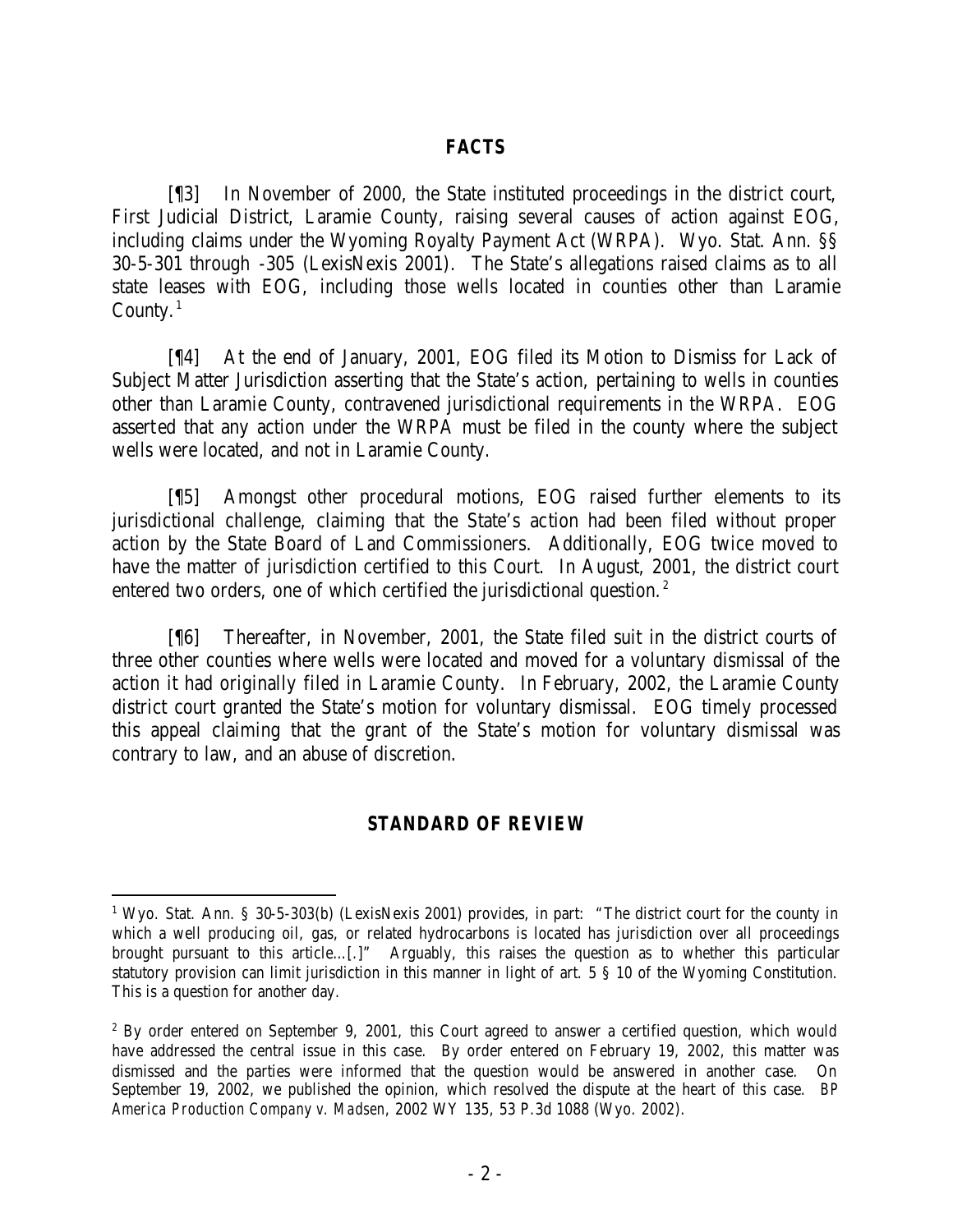[¶7] On review, questions of the application of the law, including identification of the correct rule, are considered *de novo*. *Fontaine v. Board of County Commissioners of Park County,* 4 P.3d 890, 892 (Wyo. 2000). "In this instance, there is no contention that any genuine issue of material fact exists, and our concern is strictly with the application of the law." *Id.* at 892 (citing *Kirby v. NMC/Continue Care,* 993 P.2d 951, 952 (Wyo. 194)).

[¶8] If the trial court had jurisdiction to entertain the State's voluntary motion to dismiss, then any order dismissing the case under Rule  $41(a)(2)$ , and any attendant terms and conditions, is subject to review under an abuse of discretion standard. *Aerotech, Inc. v. Estes,* 110 F.3d 1523, 1527 (10<sup>th</sup> Cir. 1997).

## *DISCUSSION*

[¶9] EOG takes the position that it was improper for the trial court to dismiss the Laramie County action upon the voluntary motion of the State, absent an initial finding that it had subject matter jurisdiction pursuant to the WRPA and, in part, in accordance with the findings of this Court in *Weller v. Weller,* 960 P.2d 493 (Wyo. 1998).

[¶10] The *Weller* case involved a child custody matter subject to the Uniform Child Custody Jurisdiction Act. Wyo. Stat. Ann. §§ 20-5-101 through -125*.* In *Weller*, appellant challenged subject matter jurisdiction after consenting to the proceedings in, and final determination by, the trial court. This Court held, "[t]he law is well established that, when a court lacks subject matter jurisdiction, action taken by that court, *other than* dismissing the case, is considered to be null and void." 960 P.2d at 496 (emphasis added).

[¶11] Pertinent to the proceedings in the present case, the trial court made no operative ruling other than to dismiss the action, which was, in part, relief sought under the claims made by EOG.

[¶12] Given the facts and circumstances of this case, and the nature of the ongoing litigation between these parties on the same subject matter, we find that entertaining the State's voluntary motion to dismiss was appropriate by the trial court.

[¶13] Finally, W.R.C.P. 41(a)(2) states in pertinent part that a voluntary dismissal may be granted, "upon order of the court and upon such terms and conditions as the court deems proper." EOG urges this Court to find that the trial court abused its discretion by failing to award EOG its attorneys' fees and costs.

[¶14] 9 Charles Alan Wright and Arthur R. Miller, Federal Practice and Procedure: Civil 2d § 2366, at 302-317 (1995), sets forth the general considerations for the rule in question: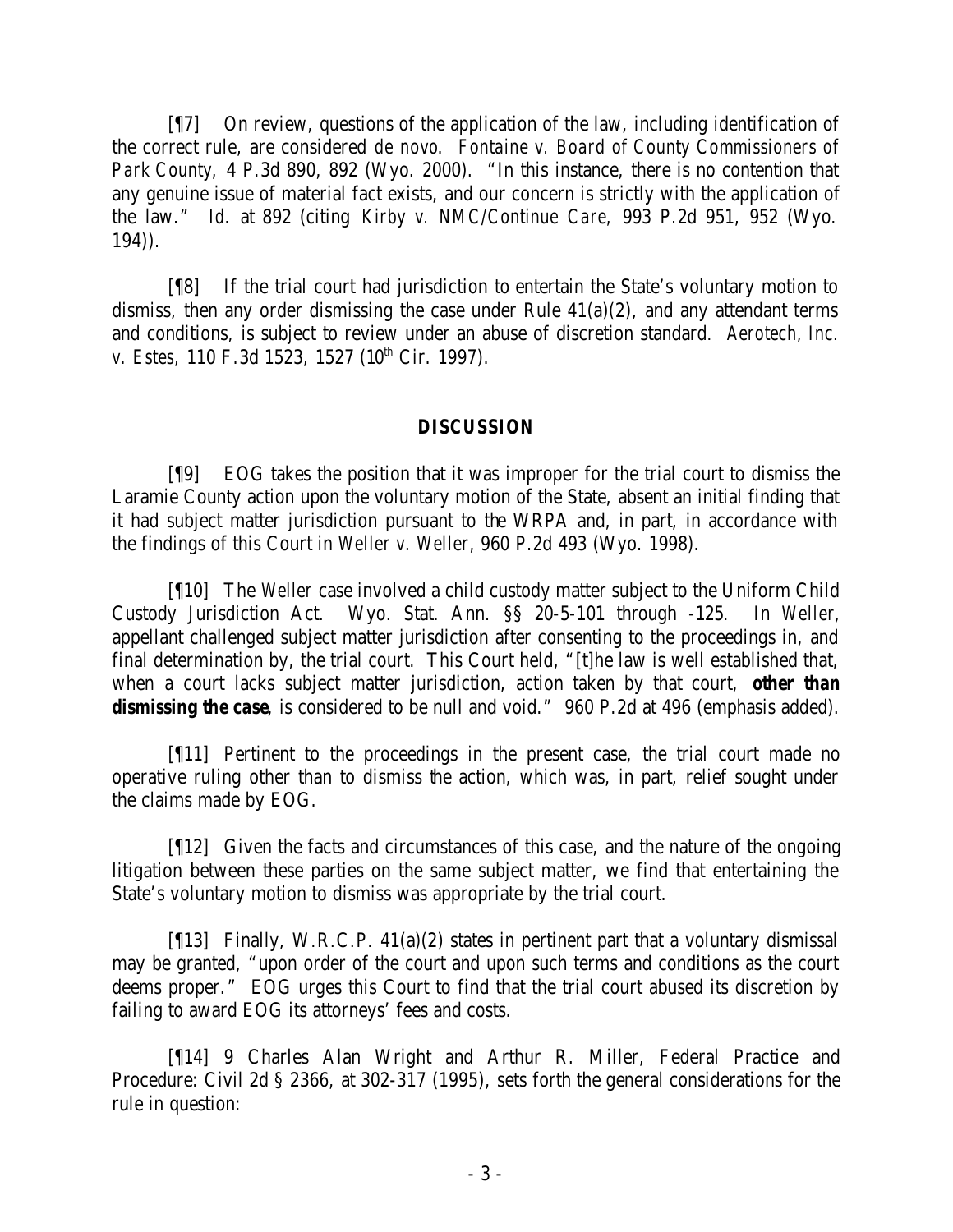The district court has no power to impose terms and conditions if a plaintiff properly dismisses by notice under Rule  $41(a)(1)$ . Nor may the plaintiff seek a conditional dismissal under that portion of the rule. If the dismissal is by stipulation under Rule  $41(a)(1)$ , the parties will negotiate the conditions on which they agree to the stipulation. Accordingly, the authority of the court to require "such terms and conditions as the court deems proper" is limited to a motion for dismissal under Rule 41(a)(2).

Although the power to set terms and conditions is vested in the court, the plaintiff may move for dismissal on conditions stated in the plaintiff's motion; under these circumstances, the court either must grant the motion on the conditions offered or deny the motion. Dismissal would not be voluntary if more onerous conditions were imposed. The more common practice, however, is for the plaintiff simply to move for dismissal without mentioning conditions. The trial court then will specify on what conditions it will allow dismissal. If the conditions are too onerous, the plaintiff need not accept the dismissal on those terms.

The terms and conditions imposed by the district court upon the granting of a motion for a voluntary dismissal under Rule  $41(a)(2)$  generally are for the protection of the defendant; although, if one of several plaintiffs moves for the dismissal, conditions may be imposed for the protection of the remaining plaintiffs as well. The court may dismiss without conditions if conditions have not been shown to be necessary, but usually at least should require that the plaintiff pay the costs of the litigation.

In imposing conditions the trial court is not limited to ordering the payment of taxable costs, but may require the plaintiff to compensate for all of the expense to which the defendant has been put. However, these costs cannot include those expenses for items that will be useful in another action or that were incurred unnecessarily.

The district court may require the plaintiff to pay the defendant's attorney's fees as well as other litigation costs and disbursements. It appears somewhat anomalous to require the payment of an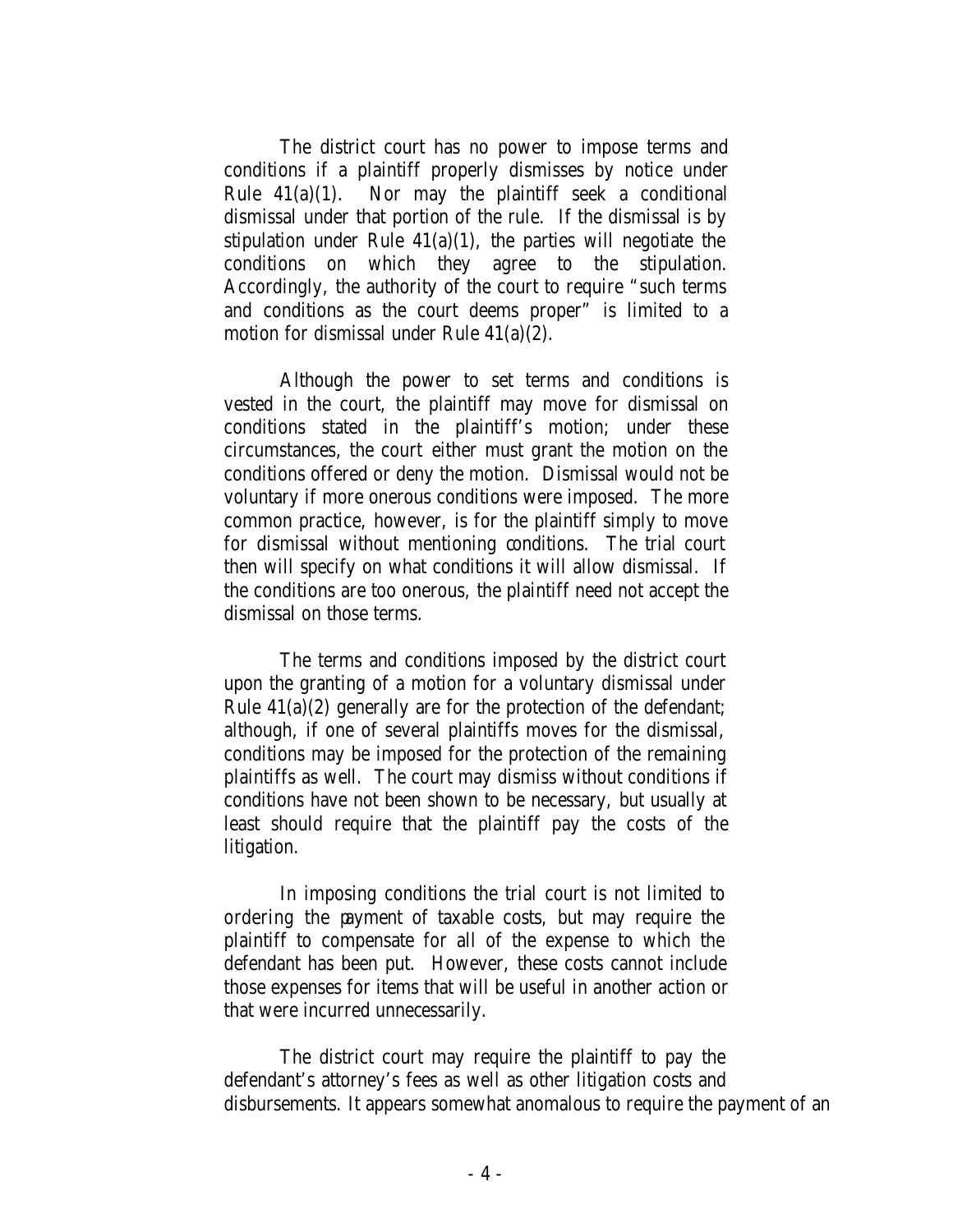attorney's fee if the plaintiff would not have been liable for the fee had the plaintiff lost the case on the merits, but the cases support this result. It is for the court, under the circumstances of the particular case, to decide whether payment of an attorney's fee should be required. The judge is not obliged to order payment of the fee. Furthermore, it has been held that if the dismissal is with prejudice, the court lacks the power to require the payment of attorney's fees, unless the case is of a kind in which attorney's fees otherwise might be ordered after termination on the merits.

The terms and conditions that may be imposed under Rule  $41(a)(2)$  are not limited to the payment of money. The district court may allow voluntary dismissal on the condition that the plaintiff produce documents or otherwise reduce the inconvenience to the defendant. It also may condition dismissal on the plaintiff's agreement not to assert certain claims in another action. The Supreme Court has held that a district court also may condition dismissal on the parties' agreement to allow the court to enforce the terms of a settlement agreement. In particular cases courts have refused to condition dismissal on the requirement that further litigation be in federal court, or that defendants who have entered voluntary appearances be permitted to withdraw them.

The United States cannot be required to pay costs or disbursements as a condition of its voluntary dismissal of an action, unless statutory authority exits for the assessment of costs against the government. There is now general statutory authority to award costs against the United States, but it is limited to taxable costs and may not include the fees and expenses of attorneys. The fact that the costs taxable against the United States are limited might persuade the court not to exercise its discretion to permit dismissal if it would not permit dismissal by a private plaintiff without the condition that the plaintiff pay attorney's fees.

The plaintiff has an option not to go forward with a dismissal if the conditions specified by the court seem too onerous. If the plaintiff accepts dismissal but does not meet the conditions, the order of dismissal may be made with prejudice. At least one court of appeals has held that the court explicitly must specify that failure to comply with the conditions will result